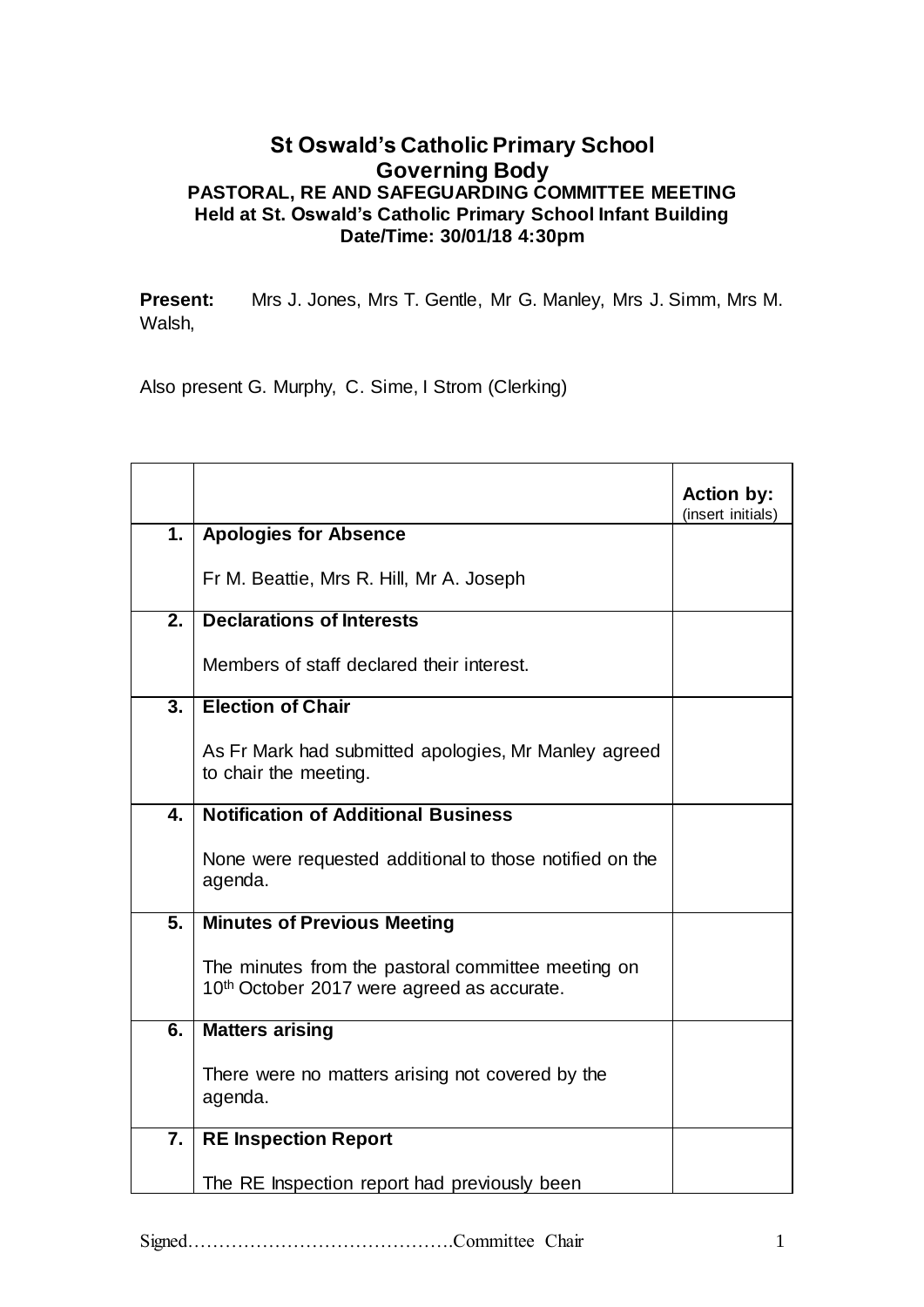|    | distributed to all governors. The action plan following<br>the report had been distributed to the committee prior to<br>the meeting. It was noted that the points in the action<br>plan were already covered in the main School<br>Development Plan (SDP). Mrs Walsh reported that due<br>to the schools outstanding inspection, that they had<br>been invited to join an assessment working party by the<br>archdiocese.<br>Governors congratulated the staff and pupils on the<br>outstanding report and thanked the staff for their<br>hard work in preparing for the inspection. Mrs Walsh<br>noted that the inspection showed how far the school<br>had come since amalgamation and how members of<br>staff were involved and worked well together for the<br>good of the school. |  |
|----|----------------------------------------------------------------------------------------------------------------------------------------------------------------------------------------------------------------------------------------------------------------------------------------------------------------------------------------------------------------------------------------------------------------------------------------------------------------------------------------------------------------------------------------------------------------------------------------------------------------------------------------------------------------------------------------------------------------------------------------------------------------------------------------|--|
|    | A governor asked how the preparation for the<br>inspection had impacted on other areas. Mrs Walsh<br>informed governors that there had been some areas of<br>the SDP that had been delayed slightly by the effort put<br>into preparing for the inspection, however she reported<br>that this work was now back on track.                                                                                                                                                                                                                                                                                                                                                                                                                                                              |  |
| 8. | <b>SEND report</b>                                                                                                                                                                                                                                                                                                                                                                                                                                                                                                                                                                                                                                                                                                                                                                     |  |
|    | The SEND co-ordinators' report had been circulated<br>prior to the meeting.                                                                                                                                                                                                                                                                                                                                                                                                                                                                                                                                                                                                                                                                                                            |  |
|    | There are currently 143 on the SEND register. Liverpool<br>City Council (LCC) are struggling with funding which is<br>having a major impact across the city. This is<br>demonstrated by headteachers across the city feeling<br>their role becoming more focussed on areas that used<br>to be covered by social services and less on education.                                                                                                                                                                                                                                                                                                                                                                                                                                        |  |
|    | The SEND Local Offer was distributed prior to the<br>meeting. Mrs Walsh explained that he offer is published<br>on the school website as all schools must. This gives<br>parents looking for SEND place for a child, an<br>opportunity to choose a school based on the<br>information provided. This can mean that some parents<br>opt to choose schools in areas that are some distance<br>away from home. St Oswald's has a good reputation in<br>this area and attracts pupils from further afield.                                                                                                                                                                                                                                                                                 |  |
|    | Mrs Walsh informed governors that the LCC model<br>SEND policy had been delayed during consultation and<br>would come to a future meeting.                                                                                                                                                                                                                                                                                                                                                                                                                                                                                                                                                                                                                                             |  |
|    | Governors were informed that the allocation for SEND                                                                                                                                                                                                                                                                                                                                                                                                                                                                                                                                                                                                                                                                                                                                   |  |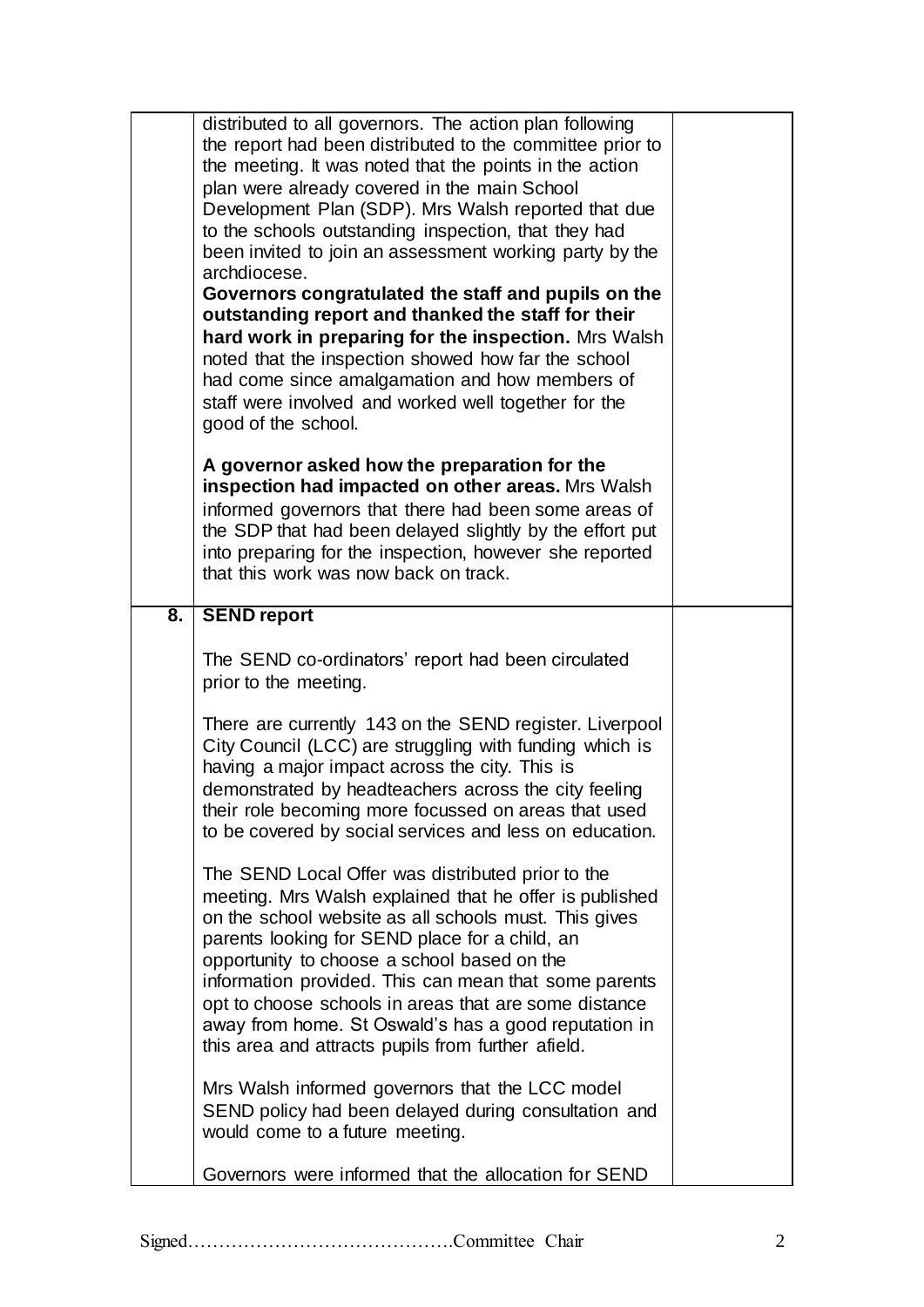|    | through the West Derby Consortia was £23.5k. This<br>was to be utilised by 8 schools in the group. There is<br>also £10k for CAMHS. Mrs Walsh is currently meeting<br>with providers to identify priority services, but service<br>providers are still adapting to the changing way that<br>services are funded and delivered. Mrs Walsh gave<br>examples of the levels of service we were to receive.<br>This included 2 children per year being supported by<br>Clifford Holroyd. Governors noted that this was just<br>scratching the surface of needs across the city as well<br>as in school. Mrs Walsh reported that consortia was<br>spending £40k on Educational Psychologists and the<br>school was adding £7k themselves. This is a critical<br>service with much of the work being done dependent on<br>reports from the Ed Psych. A governor asked if any<br>school had planned on employing an Ed Psych or<br>contracting an external provider of the service. It was<br>explained that employing an Ed Psych would be a very<br>expensive option. In addition, it would be possible to<br>use an external provider but when producing<br>Educational Health Care Plans (EHCP) the Ed Psych<br>report must be from a provider approved by LCC. The<br>school had also bought in support from the ADHD<br>Foundation, Behavioural Support and CAMHS Fresh. A<br>governor asked what CAHMS Fresh was. - It was<br>explained that it was a different (fresh) way of CAMHS<br>delivering support. It involved provide the school with<br>advise and skills to deal with mental health issues |  |
|----|-------------------------------------------------------------------------------------------------------------------------------------------------------------------------------------------------------------------------------------------------------------------------------------------------------------------------------------------------------------------------------------------------------------------------------------------------------------------------------------------------------------------------------------------------------------------------------------------------------------------------------------------------------------------------------------------------------------------------------------------------------------------------------------------------------------------------------------------------------------------------------------------------------------------------------------------------------------------------------------------------------------------------------------------------------------------------------------------------------------------------------------------------------------------------------------------------------------------------------------------------------------------------------------------------------------------------------------------------------------------------------------------------------------------------------------------------------------------------------------------------------------------------------------------------------------------------------------------------------|--|
|    | Mrs Walsh distributed the LCC State of Children's<br>Health Report 2017 for information.                                                                                                                                                                                                                                                                                                                                                                                                                                                                                                                                                                                                                                                                                                                                                                                                                                                                                                                                                                                                                                                                                                                                                                                                                                                                                                                                                                                                                                                                                                              |  |
| 9. | <b>Safeguarding report</b>                                                                                                                                                                                                                                                                                                                                                                                                                                                                                                                                                                                                                                                                                                                                                                                                                                                                                                                                                                                                                                                                                                                                                                                                                                                                                                                                                                                                                                                                                                                                                                            |  |
|    | The report had been distributed previously.                                                                                                                                                                                                                                                                                                                                                                                                                                                                                                                                                                                                                                                                                                                                                                                                                                                                                                                                                                                                                                                                                                                                                                                                                                                                                                                                                                                                                                                                                                                                                           |  |
|    | Numbers are dropping which is largely a testament to<br>the work that Mrs Hyland and Mr Reilly have been<br>doing as Family Liaison Officers and that Miss<br>McKenna has now picked up. Early intervention has<br>been very successful so that families have been<br>supported through early indicators, often meaning that<br>issues don't get as serious as they could. The Family<br>Support Service have also been working well with the<br>school. It is expected that the need to involve the<br>Family Support Service will diminish in the future.<br>The Behaviour files are currently under review. It was                                                                                                                                                                                                                                                                                                                                                                                                                                                                                                                                                                                                                                                                                                                                                                                                                                                                                                                                                                                 |  |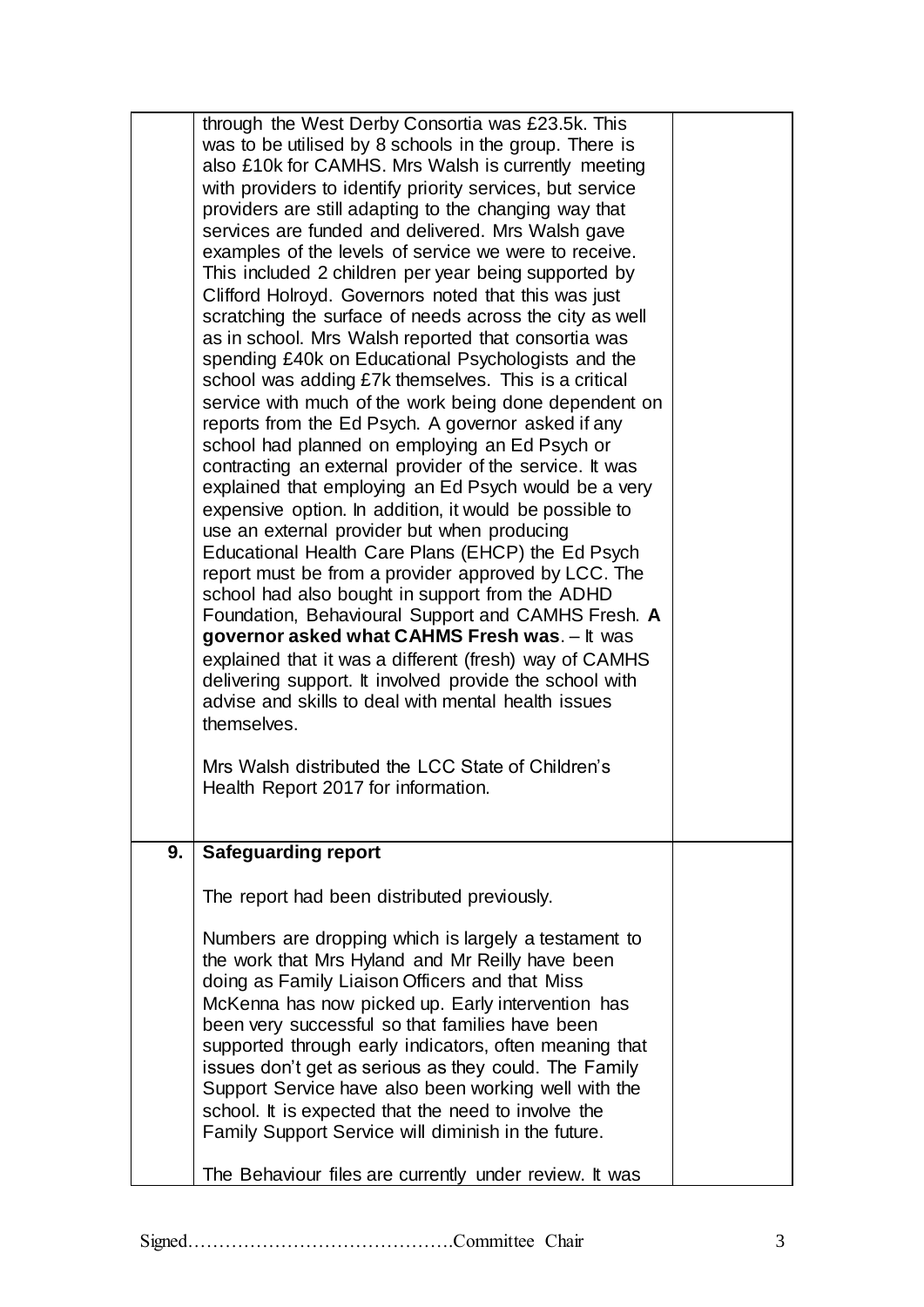acknowledged that the files were often added to by a number of staff and this could mean that identifying patterns and trends of recurring behaviour patterns could be delayed. There had been an increase in the number of incidents, particularly in year 6 and it was important to be able to analyse the information. A governor suggested using an electronic method of recording. It was suggested that SIMS could be examined to see if it could provide a useful method of recording behaviour. **A governor asked if Mr Dunn would have an input as he produces the report to governors.** – This was confirmed. **A governor asked if the behaviour was a specific problem in year 6.** It was confirmed that the current year 6 did have a problem but the same cohort were also difficult when in year 5. In addition there have been a number of new pupils who have added to the mix.

Mrs Walsh explained the bullying and racist incidents included in the report and the action taken. Parents had been contacted in all incidents and were supportive of the actions taken. **Governors asked for further clarification on some of the points raised.**

The Family Liaison Officers report was tabled. Governors noted the report and thanked the officers for their work.

The Children Looked After (CLA) report had previously been distributed. Mrs Murphy explained that the numbers of CLA pupils and pupils previously CLA were growing and again, the school's reputation meant that further referrals were expected. A team has been set up to review each child which includes Mrs Murphy and the Family Liaison Officers. Mrs Murphy noted that young carers would be included in future review meetings. **A governor asked what youth carers were and what additional support they needed in school.** Mrs Murphy explained that young carers often spent a lot of time looking after parents or other adults who needed support. School could support them in a number of ways, by ensuring that they had support mechanisms of their own.

The Pupil Premium (PP) report had previously been distributed. The commissioned audit report was tabled at the meeting. Ir was noted that the audit report was a starting point to benchmark future development. The current level of PPis 35% but Miss Sime reported that with personal knowledge of the families in school it was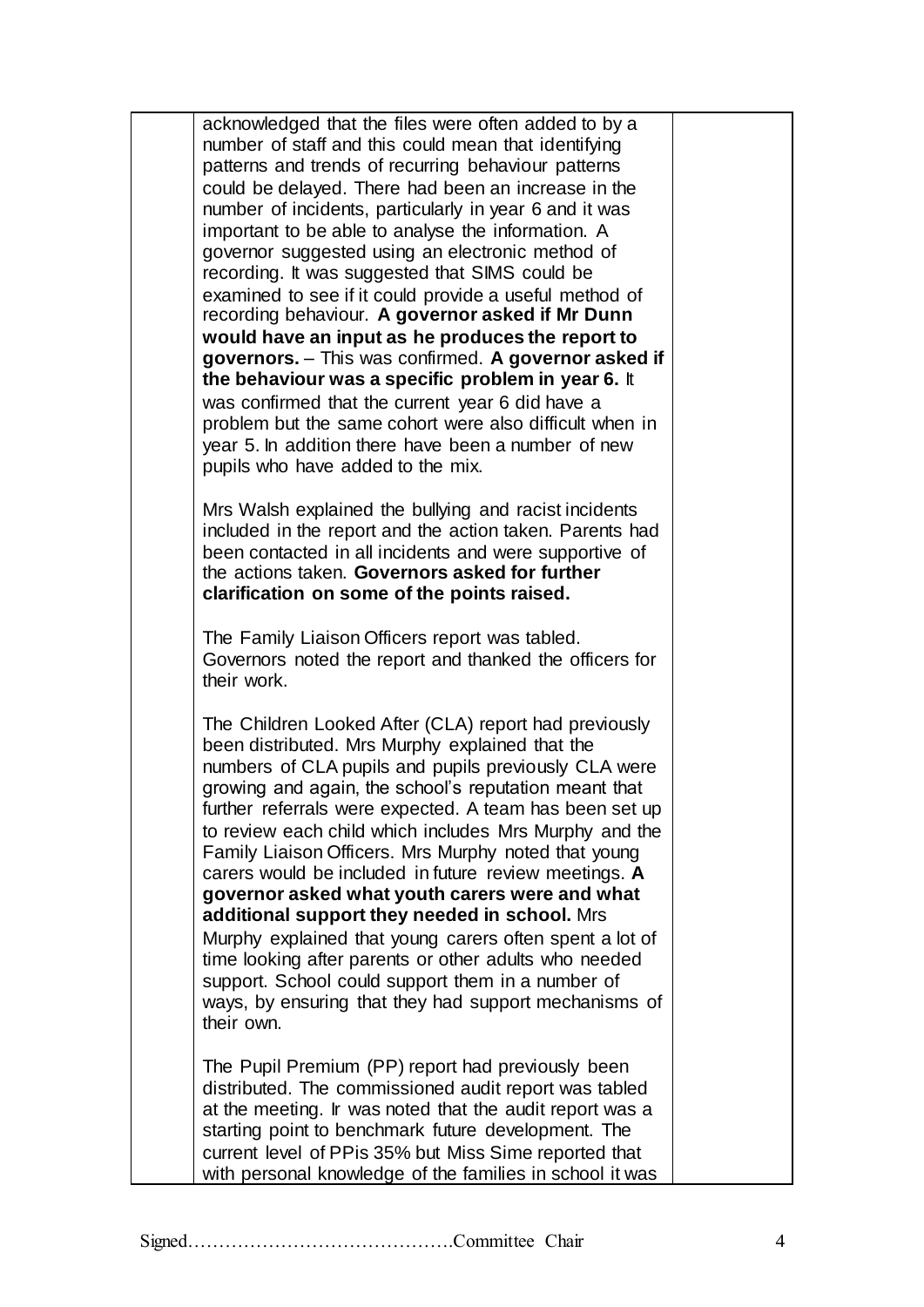| likely that there was another 10% of pupils that could be<br>eligible for PP but have never claimed the appropriate<br>benefits. In year 5 the PP figure is almost 50%. Staff<br>are visiting other schools to share good practice. This<br>will enable us to build on previous years and to continue<br>to close the gaps. A governor asked why the school had<br>used the auditor instead of LCC. Miss Sime replied that<br>LCC had recommended the auditors to all schools. It<br>enabled schools to avoid long delays in implementing<br>reviews.                                                                                                                                                                                                                                                                                                                                                                                                                                                                                                                       |  |
|-----------------------------------------------------------------------------------------------------------------------------------------------------------------------------------------------------------------------------------------------------------------------------------------------------------------------------------------------------------------------------------------------------------------------------------------------------------------------------------------------------------------------------------------------------------------------------------------------------------------------------------------------------------------------------------------------------------------------------------------------------------------------------------------------------------------------------------------------------------------------------------------------------------------------------------------------------------------------------------------------------------------------------------------------------------------------------|--|
| 10. Attendance report                                                                                                                                                                                                                                                                                                                                                                                                                                                                                                                                                                                                                                                                                                                                                                                                                                                                                                                                                                                                                                                       |  |
| A new EWO has been assigned to the school. She has<br>made a good start and has now realised the workload.<br>She has started to target Nursery and Reception. A<br>governor asked if they counted in the school<br>figures. It was explained that only those pupils of<br>compulsory school age counted in the figures, but the<br>idea was to encourage the younger pupils and their<br>parents to get into good attendance habits from the<br>start.<br>The two deputies have recently attended a conference<br>in Leeds which provided lots of new ideas which will be<br>evaluated and implemented where possible. A governor<br>asked what the plan for dealing with persistently absent<br>(PA) pupils was. The first element was to identify the<br>pupils who were on the cusp of PA. A number of these<br>are PA due to illness and are likely to not be classed as<br>PA as the term progresses. Those who are PA for other<br>reasons are given the support and/or challenge as<br>necessary. There are some parents were court<br>proceedings are in progress. |  |
| It was noted that in year transfers are growing. Whilst<br>the school has a standard number per year group of 90,<br>there are many classrooms where this would be very<br>difficult to fulfil due to the lack of space in some<br>classrooms. This is what the current building work is<br>trying to alleviate. Therefore there have been times<br>when parents requests for a place have been refused.<br>An example was given to governors. A governor<br>asked what right of appeal parents would have. -<br>Initially the parent could appeal to governors. If the<br>decision was upheld they could then appeal to an<br>independent appeals committee organised by, but<br>independent of, the local authority (LA). They can<br>impose decisions on schools and the LA. Governors<br>discussed some of the challenges in particular year<br>groups, and heard that these challenging circumstances                                                                                                                                                                  |  |